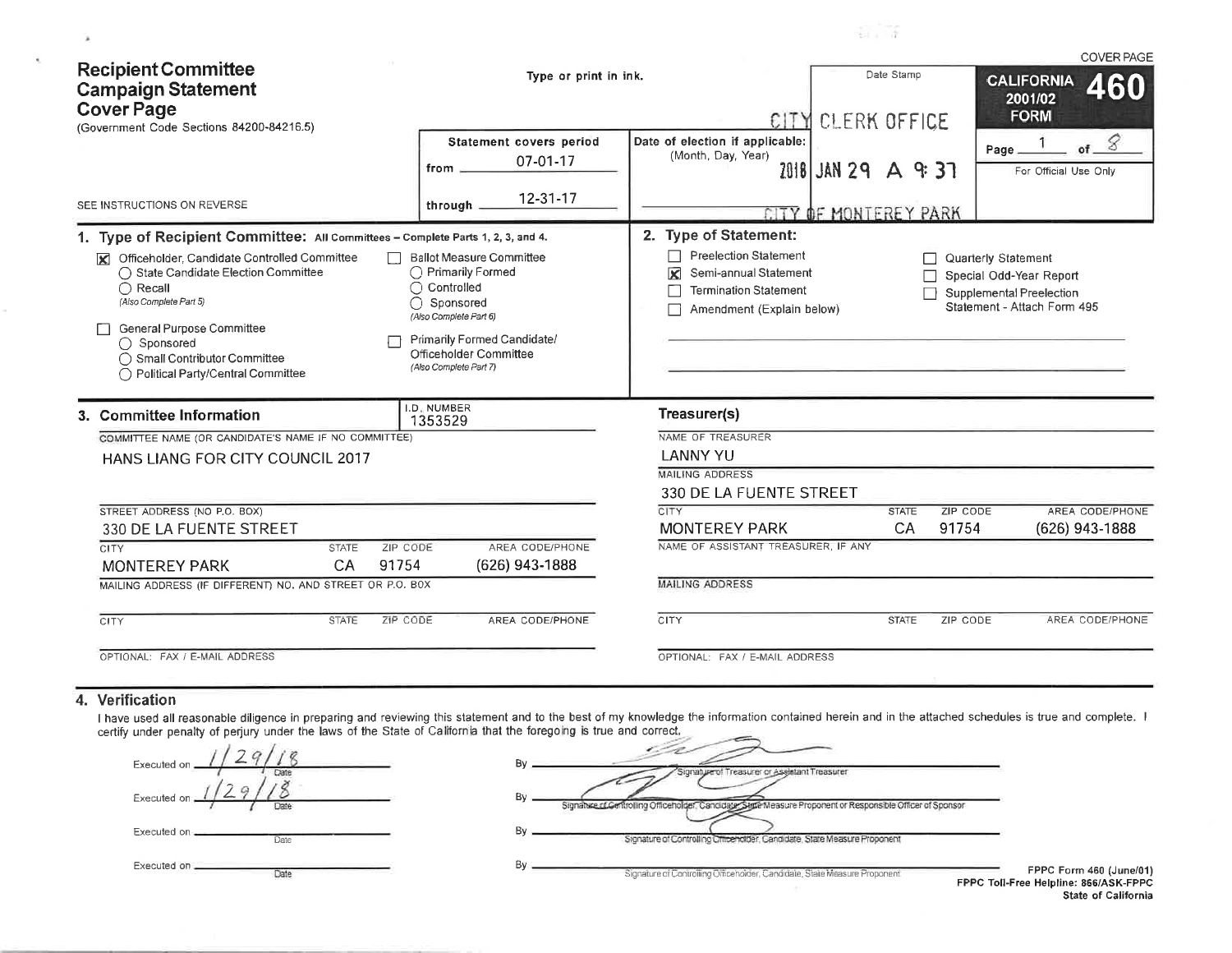Type or print in ink.

## **Recipient Committee Campaign Statement** Cover Page - Part 2

### COVER PAGE - PART 2 **CALIFORNIA FORM** 2 of  $\delta$ Page\_

## 5. Officeholder or Candidate Controlled Committee

|  | NAME OF OFFICEHOLDER OR CANDIDATE |  |
|--|-----------------------------------|--|
|  |                                   |  |

#### **HANS LIANG**

OFFICE SOUGHT OR HELD (INCLUDE LOCATION AND DISTRICT NUMBER IF APPLICABLE)

#### MONTEREY PARK CITY COUNCIL MEMBER

RESIDENTIAL/BUSINESS ADDRESS (NO. AND STREET) CITY **STATE**  $ZIP$ 

330 DE LA FUENTE STREET, MONTEREY PARK, CA 91754

Related Committees Not Included in this Statement: List any committees not included in this statement that are controlled by you or are primarily formed to receive contributions or make expenditures on behalf of your candidacy.

| <b>COMMITTEE NAME</b>    |                              |              |          | I.D. NUMBER |                       |  |
|--------------------------|------------------------------|--------------|----------|-------------|-----------------------|--|
|                          |                              |              |          |             |                       |  |
| NAME OF TREASURER        |                              |              |          |             | CONTROLLED COMMITTEE? |  |
|                          |                              |              |          | <b>YES</b>  | <b>NO</b>             |  |
| COMMITTEE ADDRESS        | STREET ADDRESS (NO P.O. BOX) |              |          |             |                       |  |
|                          |                              |              |          |             |                       |  |
| CITY                     |                              | <b>STATE</b> | ZIP CODE |             | AREA CODE/PHONE       |  |
|                          |                              |              |          |             |                       |  |
| COMMITTEE NAME           |                              |              |          | I.D. NUMBER |                       |  |
|                          |                              |              |          |             |                       |  |
|                          |                              |              |          |             |                       |  |
| NAME OF TREASURER        |                              |              |          |             | CONTROLLED COMMITTEE? |  |
|                          |                              |              |          | <b>YES</b>  | <b>NO</b>             |  |
| <b>COMMITTEE ADDRESS</b> | STREET ADDRESS (NO P.O. BOX) |              |          |             |                       |  |
|                          |                              |              |          |             |                       |  |
| CITY                     |                              | <b>STATE</b> | ZIP CODE |             | AREA CODE/PHONE       |  |

#### 6. Ballot Measure Committee

NAME OF BALLOT MEASURE

| BALLOT NO. OR LETTER | <b>JURISDICTION</b> | <b>SUPPORT</b><br><b>PPOSE</b> |
|----------------------|---------------------|--------------------------------|
|                      |                     |                                |

Identify the controlling officeholder, candidate, or state measure proponent, if any.

NAME OF OFFICEHOLDER, CANDIDATE, OR PROPONENT

| OFFICE SOUGHT OR HELD | DISTRICT NO. IF ANY |
|-----------------------|---------------------|
|                       |                     |
|                       |                     |

7. Primarily Formed Committee List names of officeholder(s) or candidate(s) for which this committee is primarily formed.

| NAME OF OFFICEHOLDER OR CANDIDATE | OFFICE SOUGHT OR HELD | <b>SUPPORT</b><br>OPPOSE        |
|-----------------------------------|-----------------------|---------------------------------|
| NAME OF OFFICEHOLDER OR CANDIDATE | OFFICE SOUGHT OR HELD | <b>SUPPORT</b><br><b>OPPOSE</b> |
| NAME OF OFFICEHOLDER OR CANDIDATE | OFFICE SOUGHT OR HELD | <b>SUPPORT</b><br>OPPOSE        |
| NAME OF OFFICEHOLDER OR CANDIDATE | OFFICE SOUGHT OR HELD | <b>SUPPORT</b><br>OPPOSE        |

Attach continuation sheets if necessary

FPPC Form 460 (June/01) FPPC Toll-Free Helpline: 866/ASK-FPPC State of California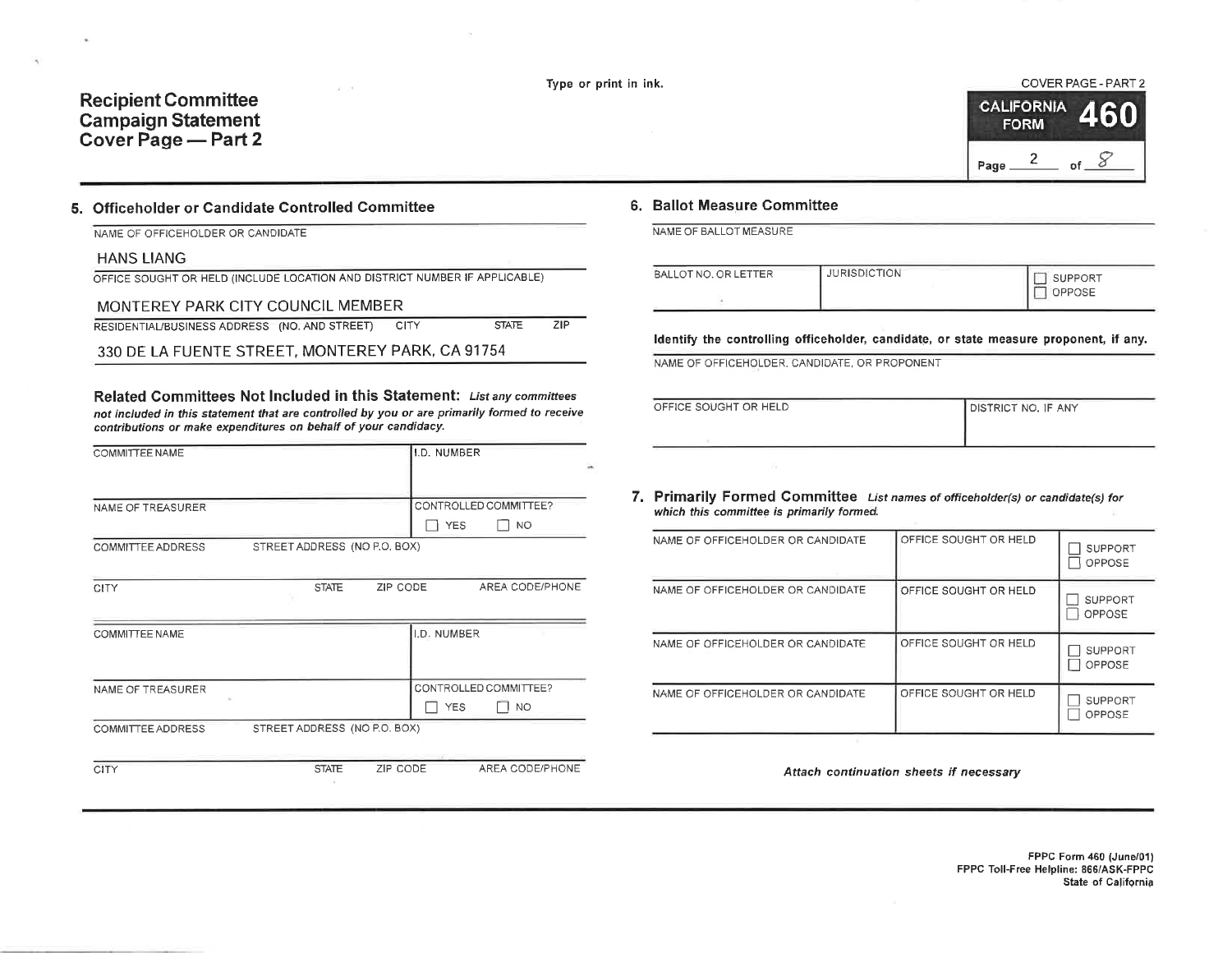| <b>Campaign Disclosure Statement</b><br><b>Summary Page</b>                                                                                                                                                              | Type or print in ink.<br>Amounts may be rounded<br>to whole dollars.                                                                                                            |                                                                                                                                                                                                                                                                                                                                                                                             | from $=$                                                                                  | Statement covers period<br>07-01-17                                                                        | <b>SUMMARY PAGE</b><br><b>CALIFORNIA</b><br><b>FORM</b>                                                                                                                                                                                                              |
|--------------------------------------------------------------------------------------------------------------------------------------------------------------------------------------------------------------------------|---------------------------------------------------------------------------------------------------------------------------------------------------------------------------------|---------------------------------------------------------------------------------------------------------------------------------------------------------------------------------------------------------------------------------------------------------------------------------------------------------------------------------------------------------------------------------------------|-------------------------------------------------------------------------------------------|------------------------------------------------------------------------------------------------------------|----------------------------------------------------------------------------------------------------------------------------------------------------------------------------------------------------------------------------------------------------------------------|
| SEE INSTRUCTIONS ON REVERSE<br>NAME OF FILER<br>HANS LIANG FOR CITY COUNCIL 2017                                                                                                                                         |                                                                                                                                                                                 |                                                                                                                                                                                                                                                                                                                                                                                             | through $\equiv$                                                                          | 12-31-17                                                                                                   | Page $\frac{3}{2}$ of $\frac{8}{2}$<br>I.D. NUMBER<br>1353529                                                                                                                                                                                                        |
| <b>Contributions Received</b><br>5. TOTAL CONTRIBUTIONS RECEIVED  Add Lines 3 + 4 \$<br><b>Expenditures Made</b>                                                                                                         | Column A<br>TOTAL THIS PERIOD<br>(FROM ATTACHED SCHEDULES)<br>500<br>$\overline{0}$<br>500<br>$\Omega$<br>500<br>3149<br>$\Omega$<br>3149<br><b>Service Control</b><br>$\Omega$ | Column <sub>B</sub><br>CALENDAR YEAR<br>TOTAL TO DATE<br>$\mathbf{s}$                                                                                                                                                                                                                                                                                                                       | 63735<br>$-18000$<br>53735<br>$\Omega$<br>53735<br>49455<br>$\Omega$<br>49455<br>$\Omega$ | <b>General Elections</b><br>20. Contributions<br>Received<br>21. Expenditures<br>Made<br><b>Candidates</b> | <b>Calendar Year Summary for Candidates</b><br>Running in Both the State Primary and<br>7/1 to Date<br>1/1 through 6/30<br>$s = 1$<br><b>Expenditure Limit Summary for State</b><br>22. Cumulative Expenditures Made*<br>(If Subject to Voluntary Expenditure Limit) |
|                                                                                                                                                                                                                          | $\mathbf{0}$<br>3149                                                                                                                                                            |                                                                                                                                                                                                                                                                                                                                                                                             | 0<br>49455                                                                                | Date of Election<br>(mm/dd/yy)                                                                             | <b>Total to Date</b>                                                                                                                                                                                                                                                 |
| <b>Current Cash Statement</b><br>16. ENDING CASH BALANCE  Add Lines 12 + 13 + 14, then subtract Line 15 \$<br>If this is a termination statement, Line 16 must be zero.<br><b>Cash Equivalents and Outstanding Debts</b> | 14683<br>500<br>$\Omega$<br>3149<br>12034<br>0<br>0<br>-S<br>$\Omega$                                                                                                           | To calculate Column B, add<br>amounts in Column A to the<br>corresponding amounts<br>from Column B of your last<br>report. Some amounts in<br>Column A may be negative<br>figures that should be<br>subtracted from previous<br>period amounts. If this is<br>the first report being filed<br>for this calendar year, only<br>carry over the amounts<br>from Lines 2, 7, and 9 (if<br>any). |                                                                                           | different from amounts reported in Column B.                                                               | $\sim$<br>$S_{\rm max}$<br>s<br>*Since January 1, 2001. Amounts in this section may be                                                                                                                                                                               |
|                                                                                                                                                                                                                          |                                                                                                                                                                                 |                                                                                                                                                                                                                                                                                                                                                                                             |                                                                                           |                                                                                                            | FPPC Form 460 (June/01)<br><b>FPPC Toll-Free Helpline: 866/ASK-FPPC</b>                                                                                                                                                                                              |

 $\mathcal{O}(\mathbb{R}^n)$ 

 $\bullet$ 

 $\epsilon$ 

 $\langle \hat{a} \rangle$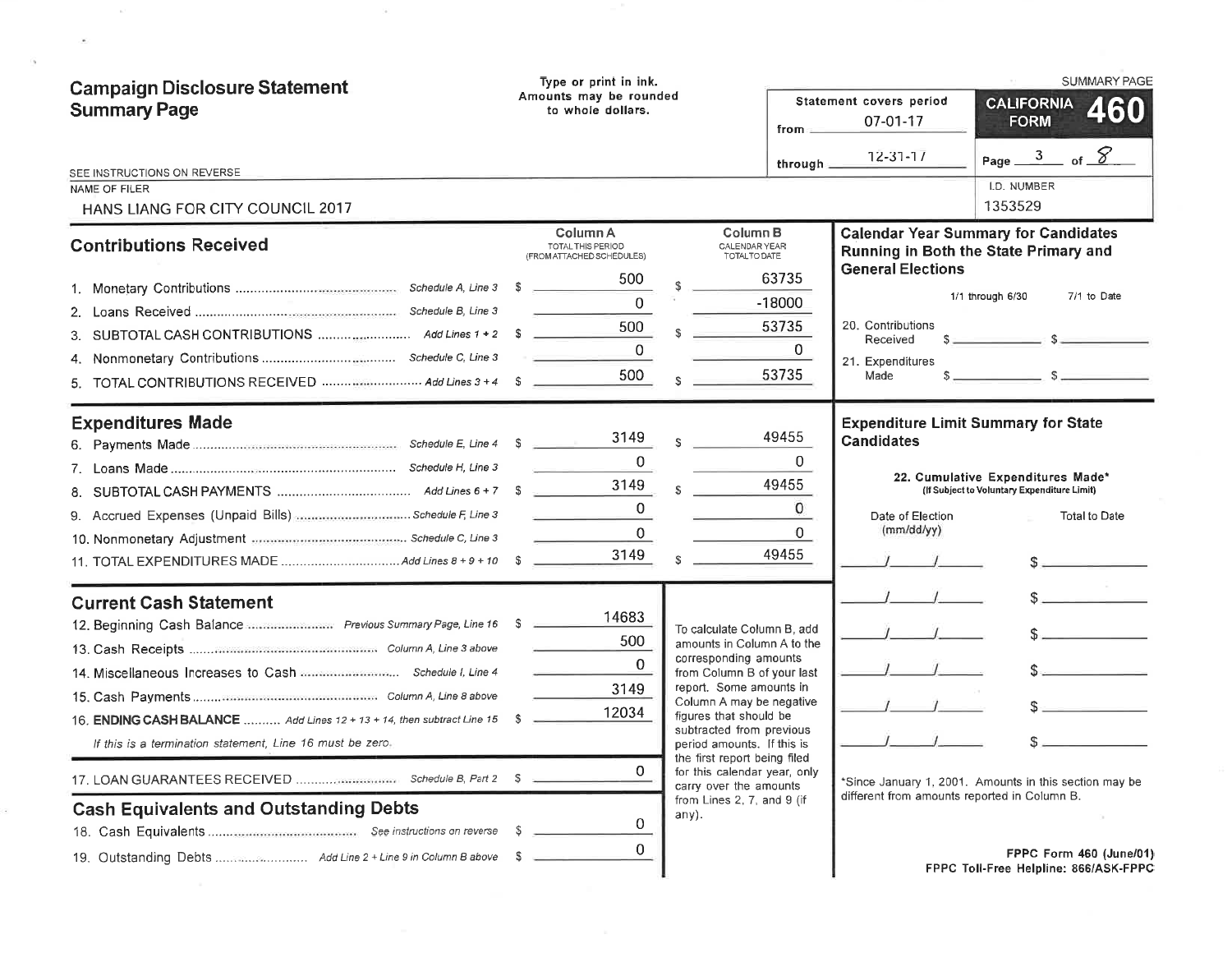| <b>Schedule A</b><br><b>Monetary Contributions Received</b> |                                                                                                                                               | Type or print in ink.<br>Amounts may be rounded<br>to whole dollars.    |                                                                                                     | Statement covers period<br>07-01-17<br>$from -$<br>12-31-17 |     | SCHEDULE A<br><b>CALIFORNIA</b><br>460<br><b>FORM</b><br>Page $\frac{4}{\sqrt{2}}$ of $\frac{8}{\sqrt{2}}$ |                                                                 |                        |                         |                          |  |  |  |  |  |  |  |                                                           |  |  |                                          |  |
|-------------------------------------------------------------|-----------------------------------------------------------------------------------------------------------------------------------------------|-------------------------------------------------------------------------|-----------------------------------------------------------------------------------------------------|-------------------------------------------------------------|-----|------------------------------------------------------------------------------------------------------------|-----------------------------------------------------------------|------------------------|-------------------------|--------------------------|--|--|--|--|--|--|--|-----------------------------------------------------------|--|--|------------------------------------------|--|
| SEE INSTRUCTIONS ON REVERSE                                 |                                                                                                                                               |                                                                         |                                                                                                     | through $\_$                                                |     |                                                                                                            |                                                                 |                        |                         |                          |  |  |  |  |  |  |  |                                                           |  |  |                                          |  |
| NAME OF FILER                                               |                                                                                                                                               |                                                                         |                                                                                                     |                                                             |     |                                                                                                            |                                                                 | I.D. NUMBER<br>1353529 |                         |                          |  |  |  |  |  |  |  |                                                           |  |  |                                          |  |
|                                                             | HANS LIANG FOR CITY COUNCIL 2017                                                                                                              |                                                                         |                                                                                                     |                                                             |     |                                                                                                            |                                                                 |                        |                         |                          |  |  |  |  |  |  |  |                                                           |  |  |                                          |  |
| DATE<br>RECEIVED                                            | FULL NAME, STREET ADDRESS AND ZIP CODE OF CONTRIBUTOR<br>(IF COMMITTEE, ALSO ENTER I D. NUMBER)                                               | <b>CONTRIBUTOR</b><br>CODE *                                            | IF AN INDIVIDUAL, ENTER<br>OCCUPATION AND EMPLOYER<br>(IF SELF-EMPLOYED, ENTER NAME<br>OF BUSINESS) | <b>AMOUNT</b><br>RECEIVED THIS<br>PERIOD                    |     |                                                                                                            |                                                                 |                        |                         |                          |  |  |  |  |  |  |  | CUMULATIVE TO DATE<br>CALENDAR YEAR<br>(JAN. 1 - DEC. 31) |  |  | PER ELECTION<br>TO DATE<br>(IF REQUIRED) |  |
| 10/02/17                                                    | KT Nguyen<br>12587 Del Rey Drive.<br>Rancho Cucamonga, CA 91739                                                                               | <b>X</b> IND<br>$\Box$ COM<br>$\Box$ oth<br>$\Box$ PTY<br>$\square$ scc | Optometrist<br>Costco                                                                               |                                                             | 500 |                                                                                                            | 500                                                             |                        |                         |                          |  |  |  |  |  |  |  |                                                           |  |  |                                          |  |
|                                                             |                                                                                                                                               | $\Box$ IND<br>$\Box$ COM<br>Потн<br>$\Box$ PTY<br>$\Box$ scc            |                                                                                                     |                                                             |     |                                                                                                            |                                                                 |                        |                         |                          |  |  |  |  |  |  |  |                                                           |  |  |                                          |  |
|                                                             |                                                                                                                                               | $\Box$ IND<br>$\Box$ COM<br>∩отн<br>$\Box$ PTY<br>$\square$ scc         |                                                                                                     |                                                             |     |                                                                                                            |                                                                 |                        |                         |                          |  |  |  |  |  |  |  |                                                           |  |  |                                          |  |
|                                                             |                                                                                                                                               | $\square$ IND<br>$\Box$ COM<br>∏отн<br>$\Box$ PTY<br>$\square$ scc      |                                                                                                     |                                                             |     |                                                                                                            |                                                                 |                        |                         |                          |  |  |  |  |  |  |  |                                                           |  |  |                                          |  |
|                                                             |                                                                                                                                               | $\Box$ IND<br>$\Box$ COM<br>∏ОТН<br>$\Box$ PTY<br>$\Box$ scc            |                                                                                                     |                                                             |     |                                                                                                            |                                                                 |                        |                         |                          |  |  |  |  |  |  |  |                                                           |  |  |                                          |  |
|                                                             |                                                                                                                                               |                                                                         | <b>SUBTOTAL \$</b>                                                                                  |                                                             | 500 |                                                                                                            |                                                                 |                        |                         |                          |  |  |  |  |  |  |  |                                                           |  |  |                                          |  |
|                                                             | <b>Schedule A Summary</b><br>1. Amount received this period - contributions of \$100 or more.                                                 |                                                                         |                                                                                                     | 500                                                         |     |                                                                                                            | *Contributor Codes<br>IND-Individual<br>COM-Recipient Committee |                        | (other than PTY or SCC) |                          |  |  |  |  |  |  |  |                                                           |  |  |                                          |  |
|                                                             |                                                                                                                                               |                                                                         |                                                                                                     | $\mathbf{O}$                                                |     |                                                                                                            | OTH-Other<br>PTY-Political Party                                |                        |                         |                          |  |  |  |  |  |  |  |                                                           |  |  |                                          |  |
|                                                             | 3. Total monetary contributions received this period.<br>(Add Lines 1 and 2. Enter here and on the Summary Page, Column A, Line 1.)  TOTAL \$ |                                                                         |                                                                                                     | 500                                                         |     |                                                                                                            | SCC-Small Contributor Committee                                 |                        |                         | CODO Come 400 / lune/04) |  |  |  |  |  |  |  |                                                           |  |  |                                          |  |

 $\sim 0.1$  . The set of  $\sim 0.01$ 

 $\sim$  15  $^\circ$ 

FPPC Form 460 (June/01)<br>FPPC Toll-Free Helpline: 866/ASK-FPPC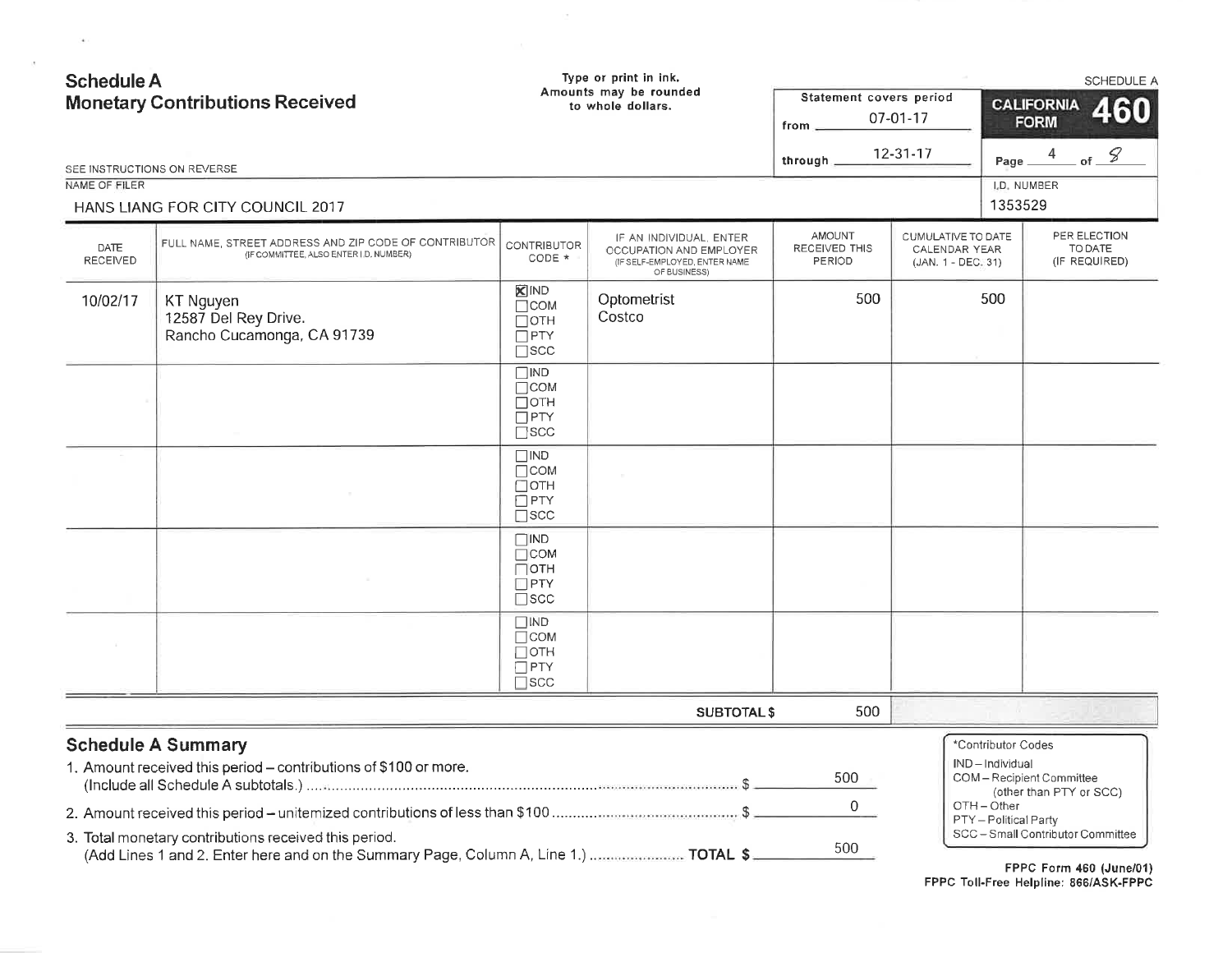| <b>Schedule D</b><br>NAME OF FILER | <b>Summary of Expenditures</b><br><b>Supporting/Opposing Other</b><br><b>Candidates, Measures and Committees</b><br>SEE INSTRUCTIONS ON REVERSE<br>HANS LIANG FOR CITY COUNCIL 2017 | Type or print in ink.<br>Amounts may be rounded<br>to whole dollars.                                 |                                     | Statement covers period<br>07-01-17<br>from<br>12-31-17<br>through. |                                                                  | <b>CALIFORNIA</b><br><b>FORM</b><br>Page $ \frac{5}{2}$<br>I.D. NUMBER<br>1353529 | <b>SCHEDULE D</b><br>460<br>of $\frac{g}{g}$ |
|------------------------------------|-------------------------------------------------------------------------------------------------------------------------------------------------------------------------------------|------------------------------------------------------------------------------------------------------|-------------------------------------|---------------------------------------------------------------------|------------------------------------------------------------------|-----------------------------------------------------------------------------------|----------------------------------------------|
| DATE                               | NAME OF CANDIDATE, OFFICE, AND DISTRICT, OR<br>MEASURE NUMBER OR LETTER AND JURISDICTION,<br>OR COMMITTEE                                                                           | TYPE OF PAYMENT                                                                                      | <b>DESCRIPTION</b><br>(IF REQUIRED) | AMOUNT THIS<br>PERIOD                                               | <b>CUMULATIVE TO DATE</b><br>CALENDAR YEAR<br>(JAN. 1 - DEC. 31) |                                                                                   | PER ELECTION<br>TO DATE<br>(IF REQUIRED)     |
| 08/01/17                           | Thomas Wong for SGV Municipal Water Dist.<br>Support<br>$\Box$ Oppose                                                                                                               | Monetary<br>⊠<br>Contribution<br>Nonmonetary<br>П<br>Contribution<br>Independent<br>П<br>Expenditure |                                     | 300                                                                 |                                                                  | 300                                                                               |                                              |
| 10/02/17                           | Mike Fong for Assembly<br><b>X</b> Support<br>$\Box$ Oppose                                                                                                                         | <b>X</b> Monetary<br>Contribution<br>Nonmonetary<br>П<br>Contribution<br>Independent<br>Expenditure  |                                     | 388                                                                 |                                                                  | 388                                                                               |                                              |
|                                    | $\Box$ Oppose<br>$\Box$ Support                                                                                                                                                     | Monetary<br>П<br>Contribution<br>Nonmonetary<br>П<br>Contribution<br>Independent<br>Expenditure      |                                     |                                                                     |                                                                  |                                                                                   |                                              |
|                                    |                                                                                                                                                                                     |                                                                                                      | <b>SUBTOTAL \$</b>                  | 688                                                                 |                                                                  |                                                                                   |                                              |

## **Schedule D Summary**

 $\sim$ 

 $\overline{3}$ 

|                                                                                                                                        | 688 |
|----------------------------------------------------------------------------------------------------------------------------------------|-----|
|                                                                                                                                        |     |
| 3. Total contributions and independent expenditures made this period. (Add Lines 1 and 2. Do not enter on the Summary Page.)  TOTAL \$ | 688 |

FPPC Form 460 (June/01)<br>FPPC Toll-Free Helpline: 866/ASK-FPPC

 $\equiv e_1$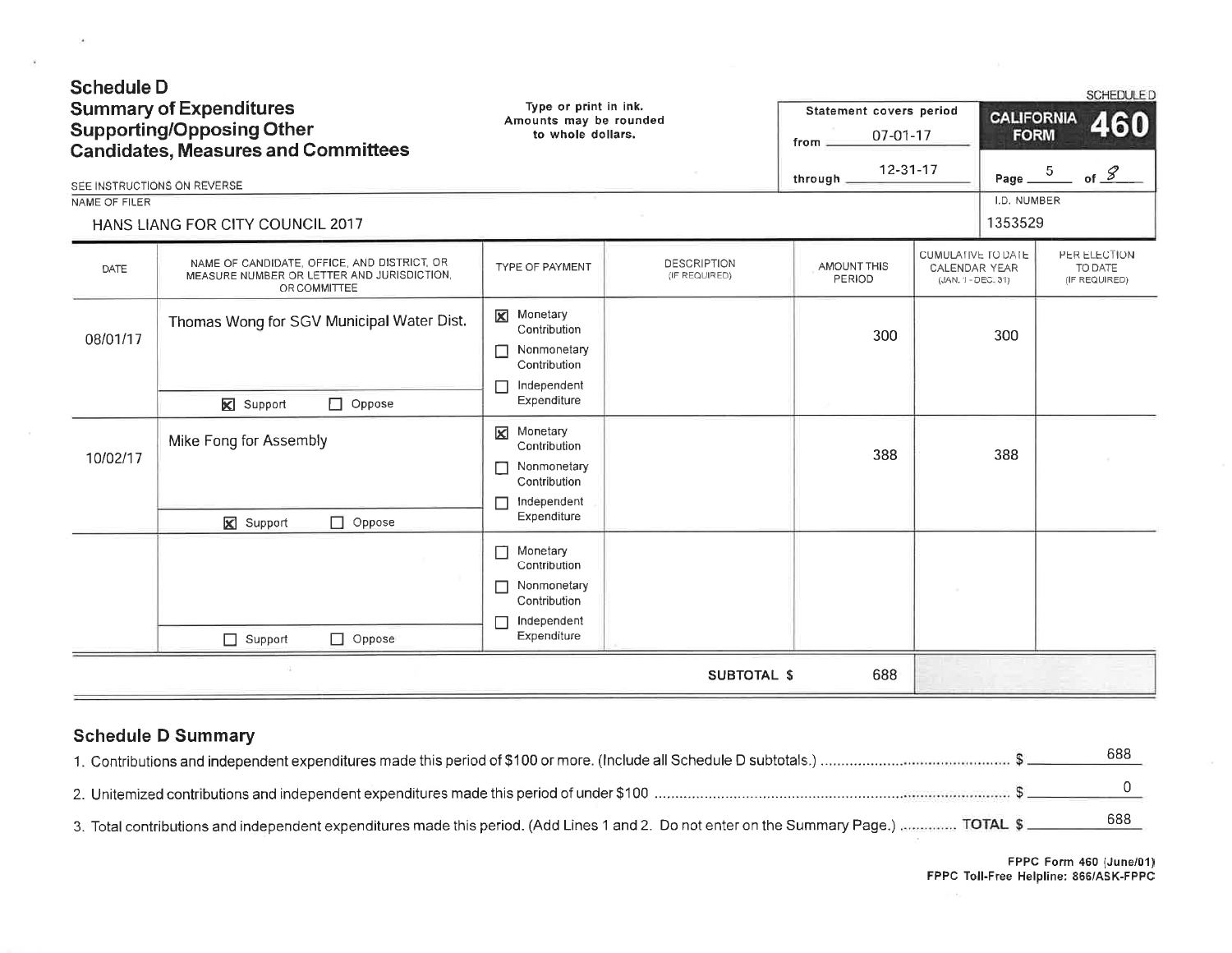| <b>Schedule E</b><br><b>Payments Made</b> | Type or print in ink.<br>Amounts may be rounded<br>to whole dollars. | Statement covers period | <b>SCHEDULEE</b><br>$\left  \begin{array}{cc} \text{CALIFORNIA} & 460 \end{array} \right $ |
|-------------------------------------------|----------------------------------------------------------------------|-------------------------|--------------------------------------------------------------------------------------------|
|                                           |                                                                      | 07-01-17<br>from        | <b>FORM</b>                                                                                |
| SEE INSTRUCTIONS ON REVERSE               |                                                                      | 12-31-17<br>through     | Page                                                                                       |
| NAME OF FILER                             |                                                                      |                         | I.D. NUMBER                                                                                |
| HANS LIANG FOR CITY COUNCIL 2017          |                                                                      |                         | 1353529                                                                                    |

# CODES: If one of the following codes accurately describes the payment, you may enter the code. Otherwise, describe the payment.

| CMP  | campaign paraphernalia/misc.                                  | <b>MBR</b> | member communications                        |            | RAD radio airtime and production costs                    |
|------|---------------------------------------------------------------|------------|----------------------------------------------|------------|-----------------------------------------------------------|
|      | CNS campaign consultants                                      | MTG.       | meetings and appearances                     | <b>RFD</b> | returned contributions                                    |
|      | CTB contribution (explain nonmonetary)*                       |            | OFC office expenses                          |            | SAL campaign workers' salaries                            |
|      | CVC civic donations                                           | PET        | petition circulating                         | TEL        | t.v. or cable airtime and production costs                |
| FL.  | candidate filing/ballot fees                                  | PHO.       | phone banks                                  |            | TRC candidate travel, lodging, and meals                  |
|      | FND fundraising events                                        | POL        | polling and survey research                  |            | TRS staff/spouse travel, lodging, and meals               |
| IND. | independent expenditure supporting/opposing others (explain)* |            | POS postage, delivery and messenger services | TSF        | transfer between committees of the same candidate/sponsor |
|      | LEG legal defense                                             | PRO        | professional services (legal, accounting)    |            | VOT voter registration                                    |
| LП   | campaign literature and mailings                              | PRT        | print ads                                    |            | WEB information technology costs (internet, e-mail)       |
|      |                                                               |            |                                              |            |                                                           |

| NAME AND ADDRESS OF PAYEE<br>(IF COMMITTEE, ALSO ENTER I.D. NUMBER)                                         | CODE       | OR<br>DESCRIPTION OF PAYMENT       | AMOUNT PAID |
|-------------------------------------------------------------------------------------------------------------|------------|------------------------------------|-------------|
| Boy Scouts of America<br>333 S. Garfield Ave.<br>Monterey Park, CA 91754                                    | <b>CVC</b> | Donation for Barnes Park BSA Event | 100         |
| <b>Network Solutions</b><br>12808 Gran Bay Parkway<br>Jacksonville, FL 32258                                | <b>WEB</b> | Web Page Hosting                   | 198         |
| Thomas Wong for SGV Municipal Water Distict<br>463 Campo St.<br>Monterey Park, CA 91754<br>顧<br>ID# 1347919 | <b>CTB</b> | <b>Campaign Contribution</b>       | 300         |
| * Payments that are contributions or independent expenditures must also be summarized on Schedule D.        |            | <b>SUBTOTALS</b>                   | 598         |

# **Schedule E Summary**

| 2976 |
|------|
|      |
|      |
|      |

 $\sim$ 

FPPC Form 460 (June/01)<br>FPPC Toll-Free Helpline: 866/ASK-FPPC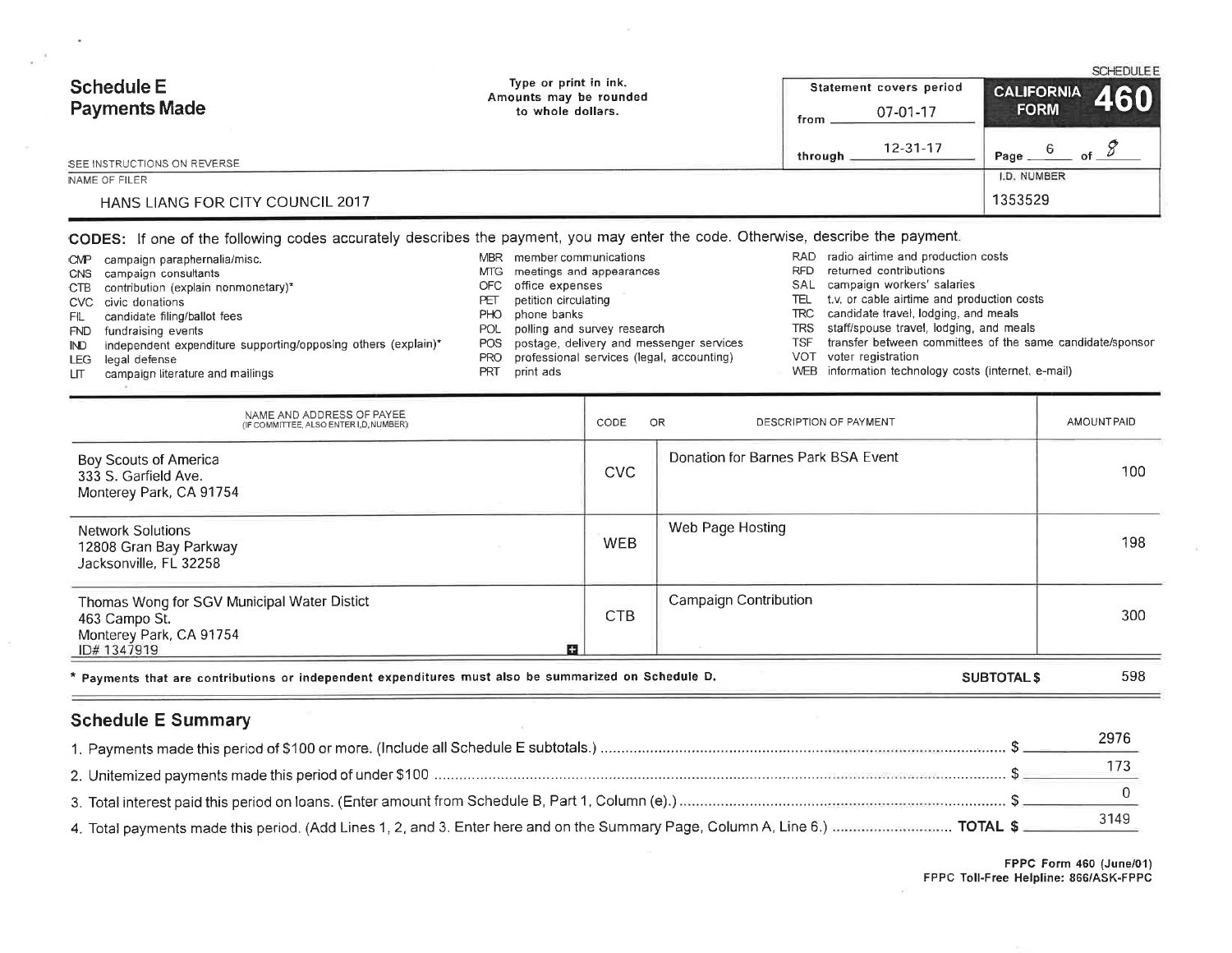| <b>Schedule E</b><br>(Continuation Sheet)<br><b>Payments Made</b><br>SEE INSTRUCTIONS ON REVERSE<br>NAME OF FILER<br>HANS LIANG FOR CITY COUNCIL 2017                                                                                                                                                                                                                                                                                                                                                                    | Type or print in ink.<br>Amounts may be rounded<br>to whole dollars.                                                                                                                           |                                                         |                                                                                       | from<br>through.                                                                         | Statement covers period<br>07-01-17<br>12-31-17                                                                                                                                                                                                                                                                                                                       | <b>CALIFORNIA</b><br><b>FORM</b><br>Page<br><b>I.D. NUMBER</b><br>1353529 | $\overline{7}$ | SCHEDULE E (CONT.)<br><b>460</b><br>of $\mathscr{S}$ |
|--------------------------------------------------------------------------------------------------------------------------------------------------------------------------------------------------------------------------------------------------------------------------------------------------------------------------------------------------------------------------------------------------------------------------------------------------------------------------------------------------------------------------|------------------------------------------------------------------------------------------------------------------------------------------------------------------------------------------------|---------------------------------------------------------|---------------------------------------------------------------------------------------|------------------------------------------------------------------------------------------|-----------------------------------------------------------------------------------------------------------------------------------------------------------------------------------------------------------------------------------------------------------------------------------------------------------------------------------------------------------------------|---------------------------------------------------------------------------|----------------|------------------------------------------------------|
| CODES: If one of the following codes accurately describes the payment, you may enter the code. Otherwise, describe the payment.<br>campaign paraphernalia/misc.<br>$\mathsf{C}\mathsf{M}\mathsf{P}$<br>campaign consultants<br>CNS.<br>contribution (explain nonmonetary)*<br>CTB<br>CVC civic donations<br>candidate filing/ballot fees<br>FIL<br>fundraising events<br>FND<br>independent expenditure supporting/opposing others (explain)*<br>IND.<br>legal defense<br>LEG.<br>campaign literature and mailings<br>பா | member communications<br><b>MBR</b><br><b>MTG</b><br>office expenses<br><b>OFC</b><br>petition circulating<br>PET<br>PHO<br>phone banks<br>POL<br>POS<br><b>PRO</b><br><b>PRT</b><br>print ads | meetings and appearances<br>polling and survey research | postage, delivery and messenger services<br>professional services (legal, accounting) | <b>RFD</b><br>SAL<br>TEL.<br>TRC<br><b>TRS</b><br><b>TSF</b><br><b>VOT</b><br><b>WEB</b> | RAD radio airtime and production costs<br>returned contributions<br>campaign workers' salaries<br>t.v. or cable airtime and production costs<br>candidate travel, lodging, and meals<br>staff/spouse travel, lodging, and meals<br>transfer between committees of the same candidate/sponsor<br>voter registration<br>information technology costs (internet, e-mail) |                                                                           |                |                                                      |
| NAME AND ADDRESS OF PAYEE<br>(IF COMMITTEE, ALSO ENTER I.D. NUMBER)<br>Mike Fong for Assembly<br>3756 W. Ave 40, Ste K #133<br>Los Angeles, CA 90065                                                                                                                                                                                                                                                                                                                                                                     |                                                                                                                                                                                                | CODE<br><b>CTB</b>                                      | <b>OR</b><br><b>Campaign Contribution</b>                                             | DESCRIPTION OF PAYMENT                                                                   |                                                                                                                                                                                                                                                                                                                                                                       |                                                                           |                | AMOUNT PAID<br>388                                   |
| 104139692<br>Golden Dragon Restaurant<br>960 N Broadway<br>Los Angeles, CA 90012                                                                                                                                                                                                                                                                                                                                                                                                                                         | Ω                                                                                                                                                                                              | <b>MTG</b>                                              |                                                                                       |                                                                                          | Lunch Meeting wth Local 685 Executive Board                                                                                                                                                                                                                                                                                                                           |                                                                           |                | 171                                                  |
| West Valley Journal<br>P.O. Box 987<br>Monterey Park, CA 91754                                                                                                                                                                                                                                                                                                                                                                                                                                                           |                                                                                                                                                                                                | <b>PRT</b>                                              | Newspaper Holiday Add                                                                 |                                                                                          |                                                                                                                                                                                                                                                                                                                                                                       |                                                                           |                | 225                                                  |
| Local 685<br>2500 Wilshire Blvd #1010<br>Los Angeles, CA 90057                                                                                                                                                                                                                                                                                                                                                                                                                                                           |                                                                                                                                                                                                | <b>TRS</b>                                              | Reimbursement for Spouse Airline Fare                                                 |                                                                                          |                                                                                                                                                                                                                                                                                                                                                                       |                                                                           |                | 519                                                  |
| Eastside Optimist<br>1517 El Camino Dr,<br>Montebello, CA 90640                                                                                                                                                                                                                                                                                                                                                                                                                                                          |                                                                                                                                                                                                | <b>CVC</b>                                              | <b>Civic Donation</b>                                                                 |                                                                                          |                                                                                                                                                                                                                                                                                                                                                                       |                                                                           |                | 200                                                  |
| * Payments that are contributions or independent expenditures must also be summarized on Schedule D.                                                                                                                                                                                                                                                                                                                                                                                                                     |                                                                                                                                                                                                |                                                         |                                                                                       |                                                                                          |                                                                                                                                                                                                                                                                                                                                                                       | <b>SUBTOTAL \$</b>                                                        |                | 1503                                                 |